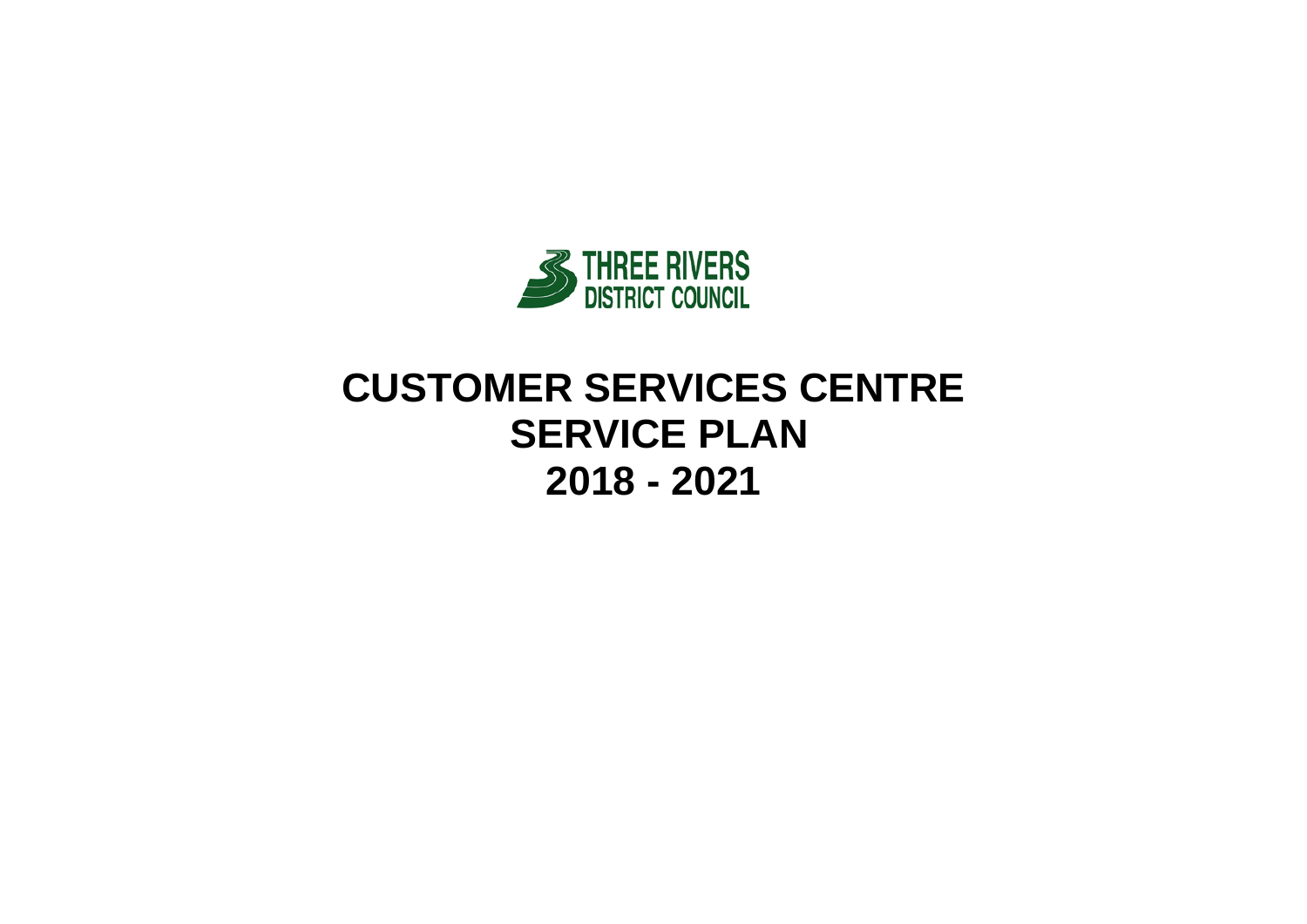#### **CONTENTS**

| <b>Section</b>    |                                                              | Item | Page                        |
|-------------------|--------------------------------------------------------------|------|-----------------------------|
|                   | Introduction                                                 |      | 3                           |
| 1                 | Inputs                                                       |      | $\mathbf 5$                 |
| 1.1               | <b>Budgets</b>                                               |      | 5                           |
| 2                 | <b>Outputs and Outcomes</b>                                  |      | 6                           |
| 2.1<br>2.2<br>2.3 | Performance management<br>Projects<br><b>Risk Management</b> |      | 6<br>$\boldsymbol{9}$<br>10 |
|                   | <b>Version Control</b>                                       |      | 12                          |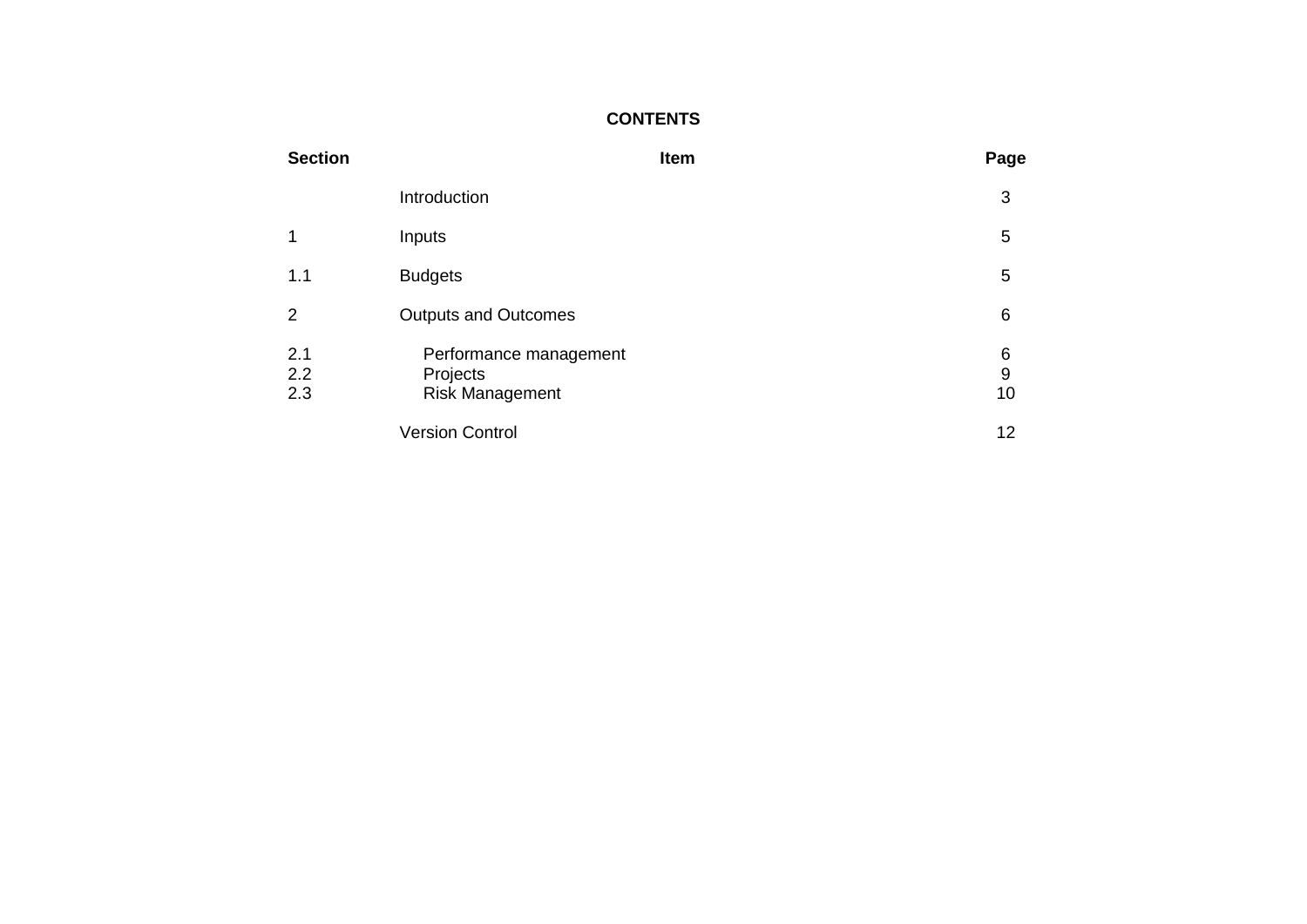#### **INTRODUCTION**

The progress of this service plan will be monitored in the following ways:

- Through regular discussion at departmental management team (DMT) and Section Heads meetings and logged in the version control section of this document
- Performance indicator monitoring by the Council's Management Board on a quarterly basis
- By Committee reports twice a year (at the end of quarters two and four)

Service Plans will be formally updated on an annual basis, taking into account internal and external influences arising from monitoring arrangements throughout the year.

#### **KEY PURPOSE OF THE SERVICE**

#### **Scope of the Service**

The Customer Services Centre (CSC) is a department within the Community and Environment directorate. The CSC provides a front line service for the Council on behalf of all departments, supporting all Service and Corporate priorities contained within the Council's Strategic Plan.

- The CSC provides a quality service to all those who contact the Council via the Customer Services Centre. It aims to provide improved access and high levels of customer care for customers to all Council services and is resourced to meet customer access requirements via email, telephone and visitors. Performance is reported weekly. The CSC follows the Corporate Customer Care Standards Policy which is published on the Intranet and Council website. Customer Care is monitored within the CSC monthly by Team Mangers and through the use of Customer Satisfaction Surveys
- Ensure that the service we provide is sustained and sustainable by supporting all our staff with appropriate training and the tools to do the job
- Support all service departments in the provision of front line services and seek to ensure that the CSC remains 'joined up' with all departments
- Continue to develop the service in line with corporate and service priorities
- To seek to manage available resources to maximise the service that can be provided to the benefit of all.
- Support all service departments in identifying and implementing service improvements.
- Management of Corporate Complaints to assist all Council departments to improve their services through managing complaints.
- Management of the Council's outsourced standby (out of hours emergency) service
- Delivery of administrative duties on behalf of all Council departments to improve efficiency & reduce costs.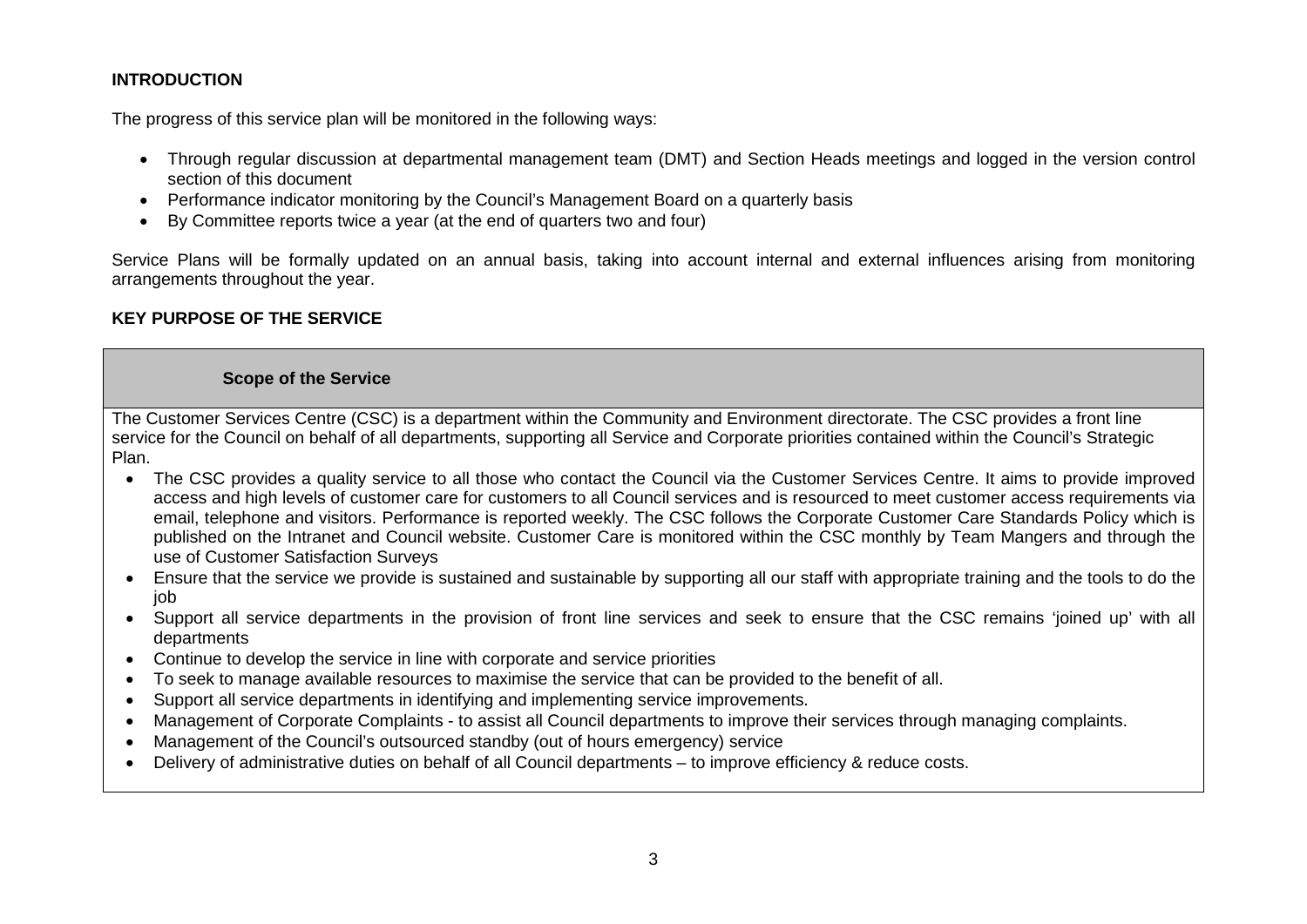#### **Service Standards**

The Service Standards below outline the level of service customers can expect and will be monitored and developed as appropriate. The Council's corporate customer service standards will also be applied and are published in the Council's Strategic Plan.

| Service standards: our aims<br>To provide a quality service to all those who contact the Council via<br>the Customer Services Centre by:                                                                                                                                                        | How our standards are measured and monitored                                                                                                                                                                                                                                                                                                                                                                                                                                                                                                                                                                                            |
|-------------------------------------------------------------------------------------------------------------------------------------------------------------------------------------------------------------------------------------------------------------------------------------------------|-----------------------------------------------------------------------------------------------------------------------------------------------------------------------------------------------------------------------------------------------------------------------------------------------------------------------------------------------------------------------------------------------------------------------------------------------------------------------------------------------------------------------------------------------------------------------------------------------------------------------------------------|
| Easy access to council services:<br>Telephone target to answer 85% of calls within 20 seconds<br>Visitors to Three Rivers House One Stop Shop (OSS) to have their<br>enquiry attended to within 10 minutes<br>Emails to provide initial response within 2 days; full response within<br>10 days | Telephone call answering rates are measured by CSC Automatic Call<br>Distribution (ACD) system & reported weekly to the Resources Portfolio Holder<br>& the Director of Community & Environmental Services. Visitor queues are<br>monitored daily by CSC Management Team and resources reallocated to meet<br>peaks. Emails received are monitored daily by CSC staff to ensure targets are<br>met. Customer satisfaction with our performance in these areas is measured &<br>monitored through rolling satisfaction surveys & analysing complaints.<br>Departments provide feedback on CSC performance at regular liaison<br>meetings |
| Polite, friendly & helpful service                                                                                                                                                                                                                                                              | Telephone calls - CSC Team Managers regularly monitor CSC staff to measure<br>their performance in these areas. Feedback is provided in one-to-one<br>meetings.<br>Customer satisfaction with our performance in these areas is measured &<br>monitored through rolling satisfaction surveys & analysing complaints<br>Departments provide feedback on CSC performance at regular liaison<br>meetings                                                                                                                                                                                                                                   |
| Giving the correct information/service our customers require.                                                                                                                                                                                                                                   | Telephone calls - CSC Team Managers regularly monitor CSC staff to measure<br>their performance in these areas. Feedback is provided in one-to-one<br>meetings.<br>CSC Team Managers liaise with all Council departments to identify service<br>delivery shortfalls and to review CSC scripting and training requirements.<br>Customer satisfaction with our performance in these areas is measured &<br>monitored through rolling satisfaction surveys & analysing complaints.<br>Departments provide feedback on CSC performance at regular liaison<br>meetings                                                                       |

Service Plans will be formally updated on an annual basis, taking into account internal and external influences arising from monitoring arrangements throughout the year.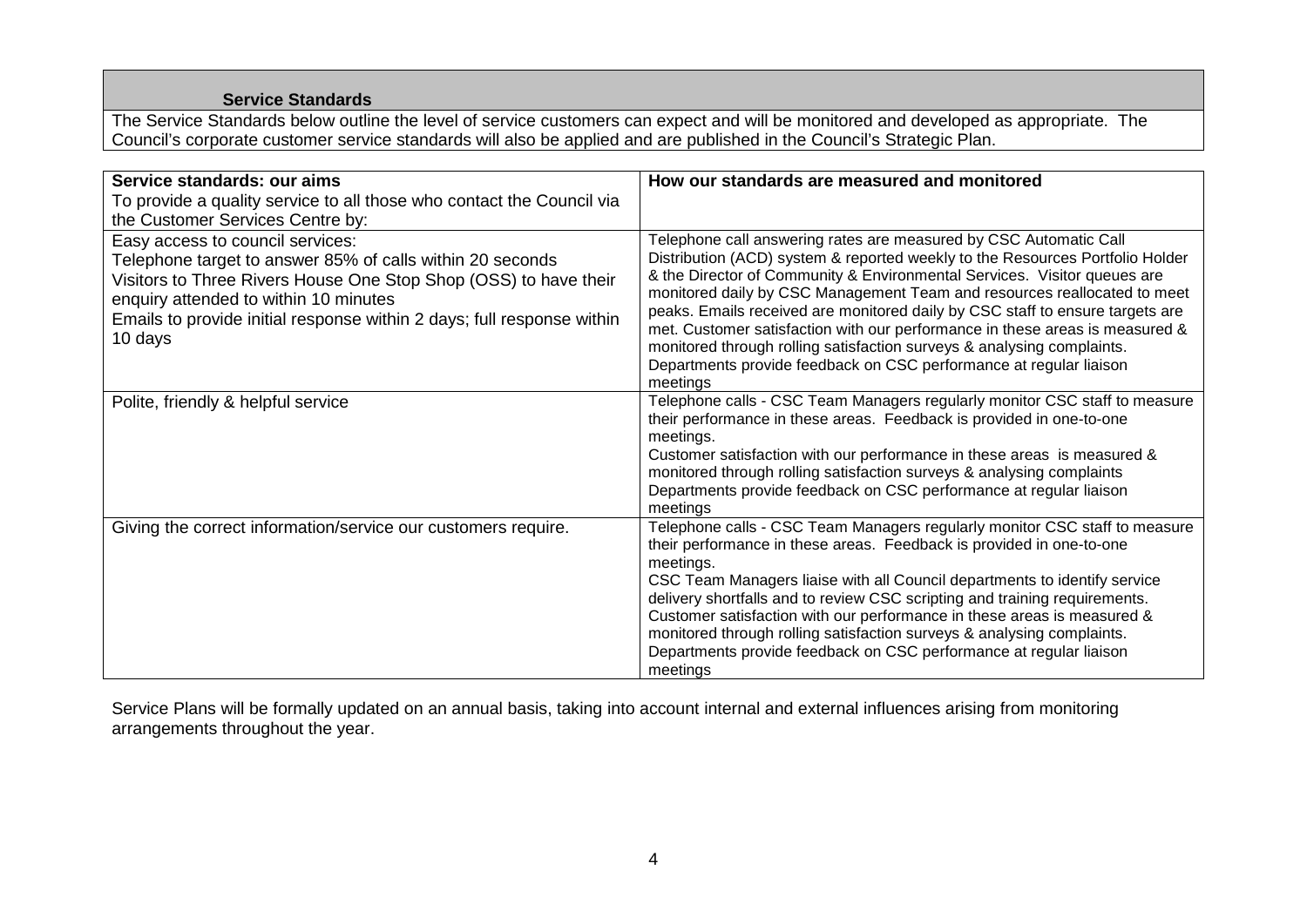#### **SECTION 1: INPUTS**

| 1.1 | <b>Budgets</b>                                  |                   |                   |                   |
|-----|-------------------------------------------------|-------------------|-------------------|-------------------|
|     |                                                 | 2018/19<br>Latest | 2019/20<br>Latest | 2020/21<br>Latest |
|     |                                                 |                   |                   |                   |
|     | Net Cost of Service (Direct cost / Income Only) | 816,550           | 851,810           | 879,680           |

[Further financial analysis can be found by using this link](http://www.threerivers.gov.uk/egcl-page/budgets-2018-21)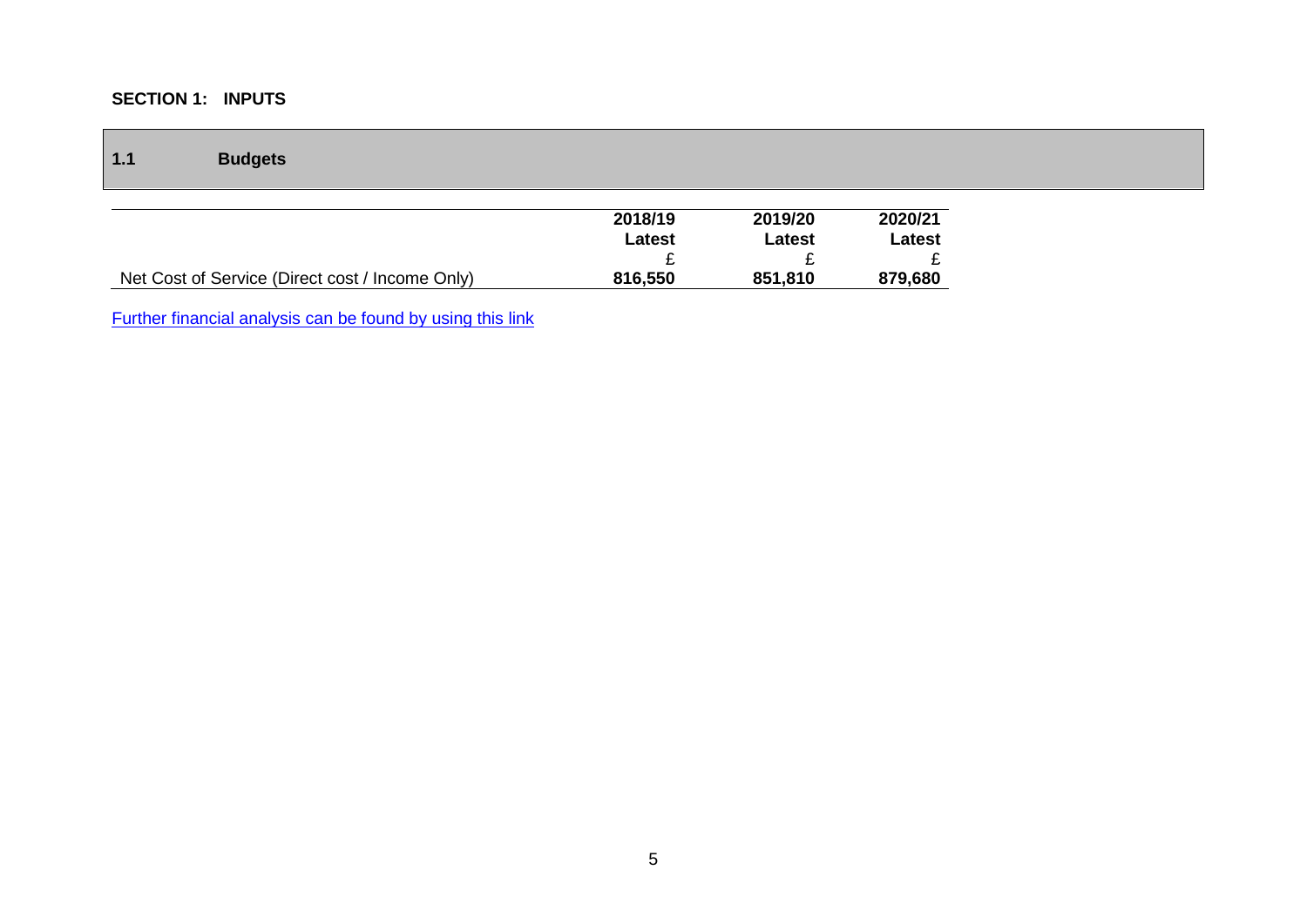#### **SECTION 2: OUTPUTS AND OUTCOMES**

#### **2.1 Performance management**

## **2.1.1 Contribution to the Councils' Strategic Aims and Objectives**

| <b>Strategic Plan</b><br><b>Priority theme</b> | Strategic Plan objective (inc. ref)                                                                               | <b>Measure (including the reference)</b>                                                                                                                                                                                                                                                                                                                                                                                                                                                                                                                            | <b>Target</b>                |
|------------------------------------------------|-------------------------------------------------------------------------------------------------------------------|---------------------------------------------------------------------------------------------------------------------------------------------------------------------------------------------------------------------------------------------------------------------------------------------------------------------------------------------------------------------------------------------------------------------------------------------------------------------------------------------------------------------------------------------------------------------|------------------------------|
| <b>Better Neighbourhoods</b>                   | 1.1.1 Maintain high quality local<br>neighbourhoods and streets<br>1.1.4 Minimise waste and optimise<br>recycling | EP13– CSC will assist in managing the behaviour<br>of dogs in our parks and open spaces through CSC<br>processes and scripting.<br>CP01 – CSC will assist with 'keeping public land<br>clear of litter and refuse' through CSC processes &<br>scripting<br>New-CP17– CSC will assist in reducing Fly-tipping<br>across the District through CSC Processes and<br>scripting<br>EP10 - We will ensure that waste is managed by<br>supporting initiatives and collection rates through<br>CSC processes & scripting<br>EP06 - We will optimise recycling by supporting | Support corporate<br>targets |
|                                                |                                                                                                                   | initiatives and collection rates through CSC<br>processes & scripting                                                                                                                                                                                                                                                                                                                                                                                                                                                                                               |                              |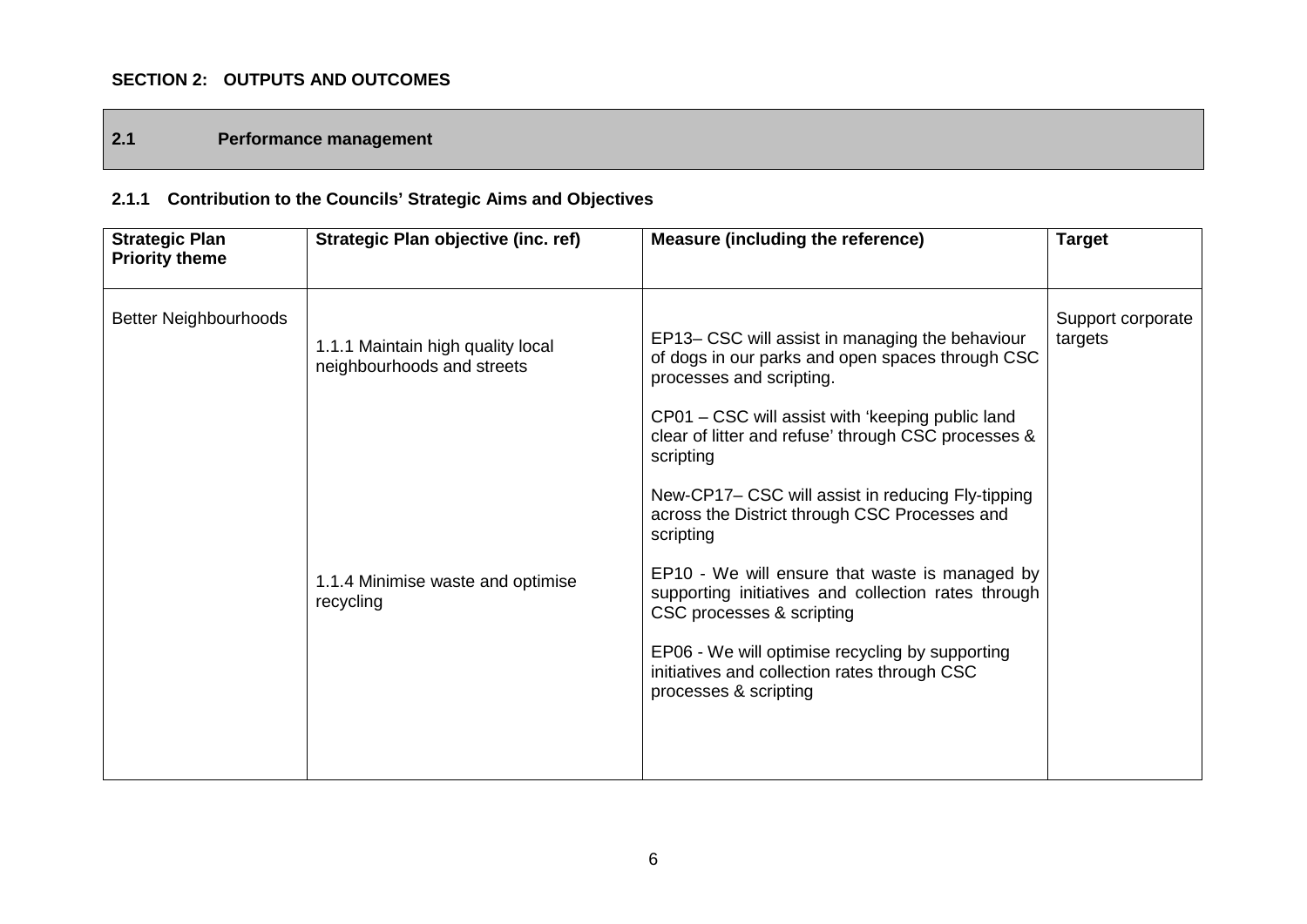| <b>Healthier Communities</b> | 2.1.1 Improve or facilitate access to<br>housing.                                                   | CSC scripting (providing access to Benefits &<br>Housing applications)                                                                             | Support corporate<br>targets |
|------------------------------|-----------------------------------------------------------------------------------------------------|----------------------------------------------------------------------------------------------------------------------------------------------------|------------------------------|
|                              | 2.4.1 Ensure the safety of people in the<br>district.                                               | EHC04/05 - CSC will provide admin support to EH<br>Commercial to assist the completion and recording<br>of food premises inspections               |                              |
|                              |                                                                                                     | CSC will provide Reception counter services at<br>TRH on behalf of Herts Constabulary                                                              |                              |
|                              |                                                                                                     | CP14 - Council initiatives will be supported through<br>CSC scripting (ASB & graffiti reports)                                                     |                              |
|                              | 2.5.3 Provide a range of supervised<br>leisure activities and facilities for young<br>people        | LL29 - CSC support all Leisure initiatives, providing<br>information & taking bookings on activities at all<br>venues                              |                              |
| Values                       | Promotes sustainable ways of delivering<br>services, reducing the Eco-footprint of the<br>district, | CP05 - Satisfaction with Three Rivers District<br>Council<br>CP46 – The perception of value for money from<br><b>Three Rivers District Council</b> |                              |
| Values                       | Provides excellent customer care whilst<br>providing great services as efficiently as<br>possible;  | CP05 - Satisfaction with Three Rivers District<br>Council<br>CP46 - The perception of value for money from<br><b>Three Rivers District Council</b> |                              |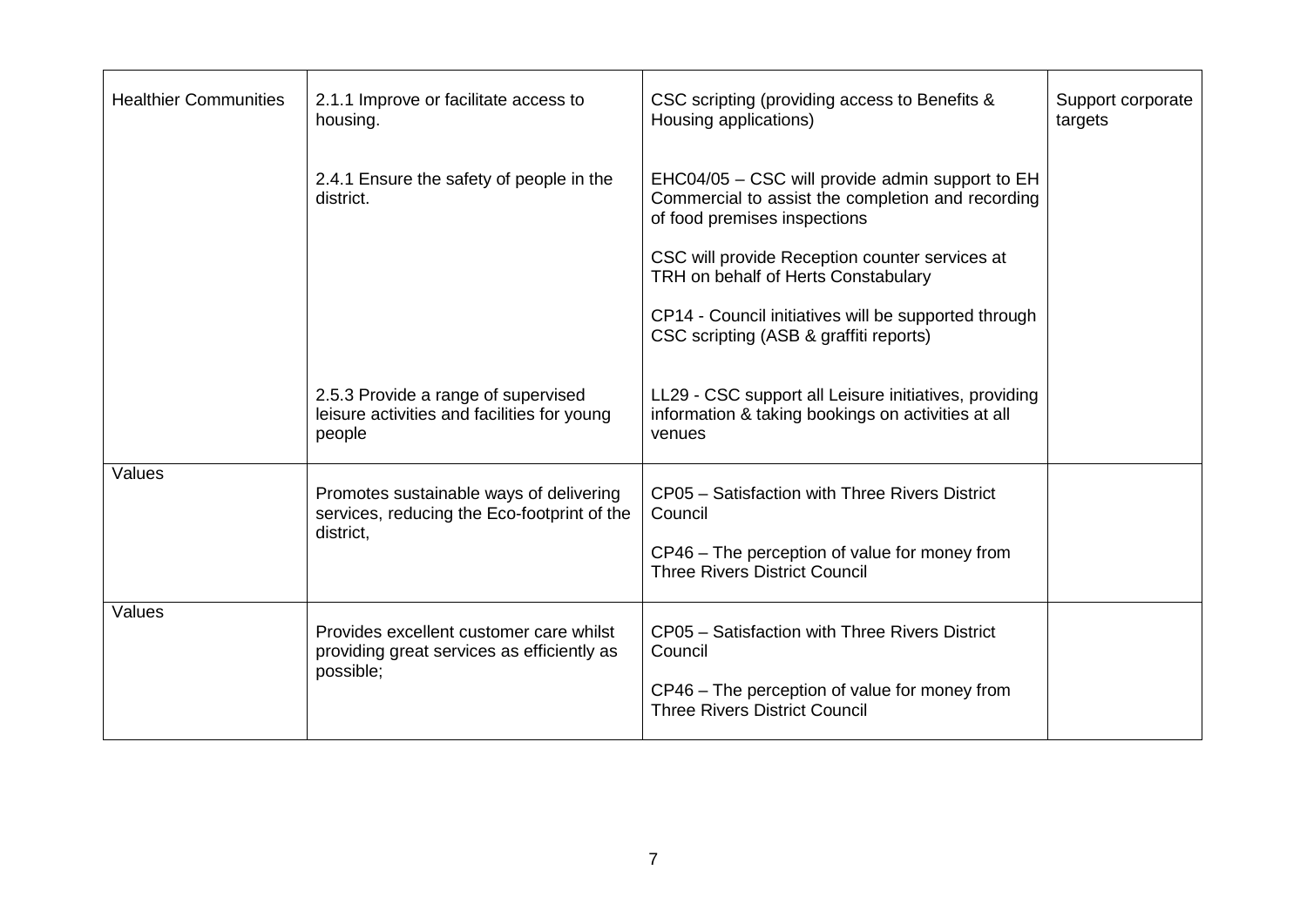#### **2.1.2 Performance indicators**

Performance indicators are used to aid the decision making process as well as assess the efficiency and effectiveness of service delivery. The data that we use must be accurate, reliable and timely. To meet these requirements we have adopted the Audit Commission's Standards for Better Data Quality. Further details of the Council's commitment to data quality can be found in the Strategic Plan.

| Ref         | <b>Description</b>                     | 2015/16<br><b>Actual</b> | 2016/17<br><b>Target</b> | 2017/18<br>Target | 2018/19<br><b>Target</b> | 2019/20<br><b>Target</b> |
|-------------|----------------------------------------|--------------------------|--------------------------|-------------------|--------------------------|--------------------------|
|             |                                        |                          | (Current year)           | (Next year)       |                          |                          |
| <b>CS01</b> | % of calls answered                    | 96%                      | 92%                      | 97%               | 97%                      | 97%                      |
| <b>CS02</b> | % of calls answered within 20 secs     | 77%                      | 70%                      | 85%               | 85%                      | 85%                      |
| <b>CS03</b> | Customer satisfaction with CSC service | N/A                      | 95%                      | N/A               | 95%                      | N/A                      |
| CSC04       | Volume of enquiries submitted on-line  | New PI 2018/19           | N/A                      | 6%                | 5%                       | 6%                       |
|             |                                        |                          |                          |                   |                          |                          |
|             |                                        |                          |                          |                   |                          |                          |
|             |                                        |                          |                          |                   |                          |                          |

The Head of Customer Services is responsible for the source data, data entry and checking the data. The purpose of collating this data is to ensure that our services improve.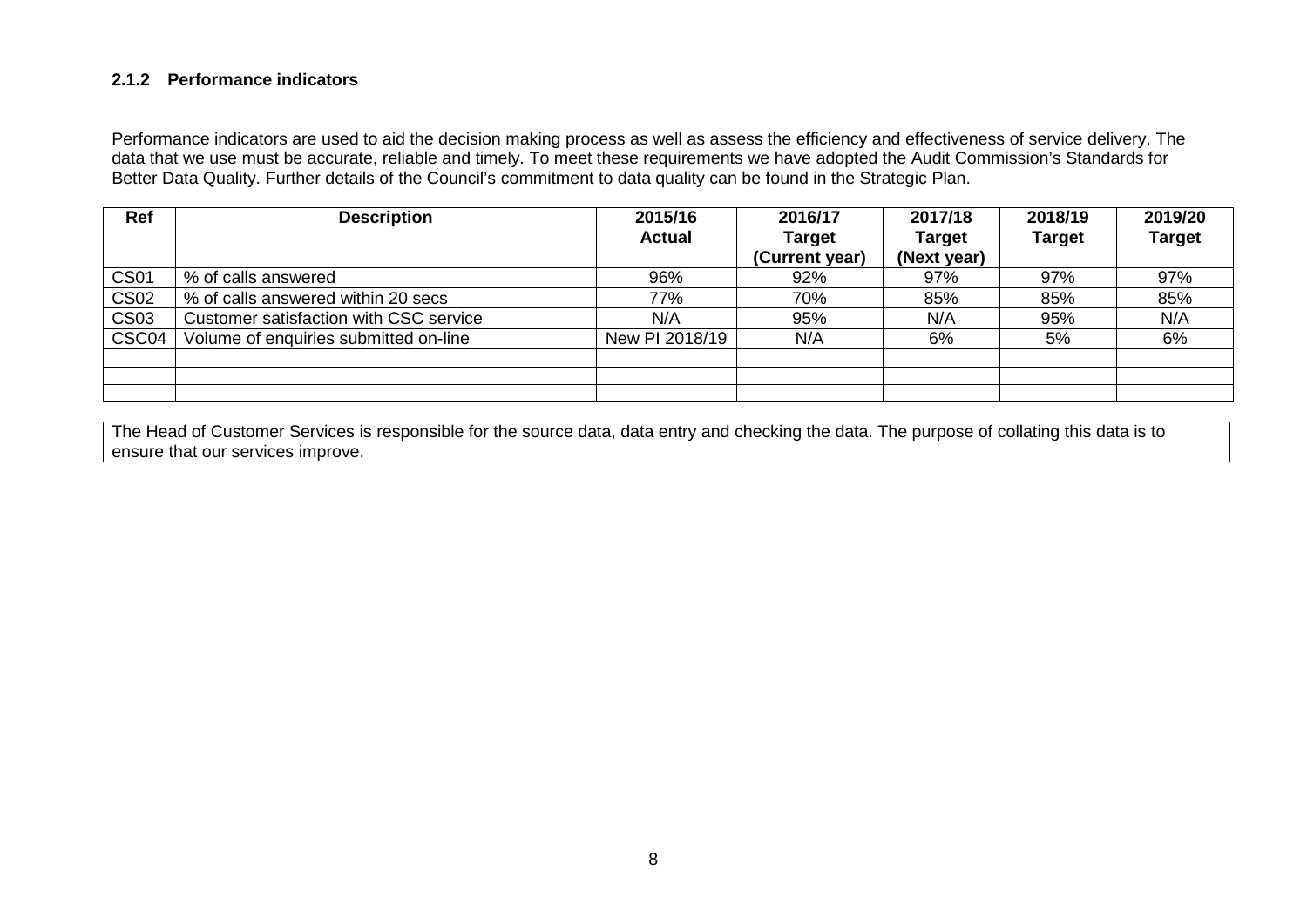## **2.2 Projects**

|                                                                                                                                                                                                        | <b>Project details</b>  | <b>Project timescales</b> |         |         |  |
|--------------------------------------------------------------------------------------------------------------------------------------------------------------------------------------------------------|-------------------------|---------------------------|---------|---------|--|
| <b>Project title</b>                                                                                                                                                                                   | <b>Proposed outcome</b> | 2018/19                   | 2019/20 | 2020/21 |  |
| Channel Shift. Efficiencies in back office<br><b>Customer Contact Programme</b><br>procedures. Ease of contact for Customers.<br>Improved facilities for mobile working for staff,<br>where applicable |                         |                           |         |         |  |
|                                                                                                                                                                                                        |                         |                           |         |         |  |
|                                                                                                                                                                                                        |                         |                           |         |         |  |
|                                                                                                                                                                                                        |                         |                           |         |         |  |
|                                                                                                                                                                                                        |                         |                           |         |         |  |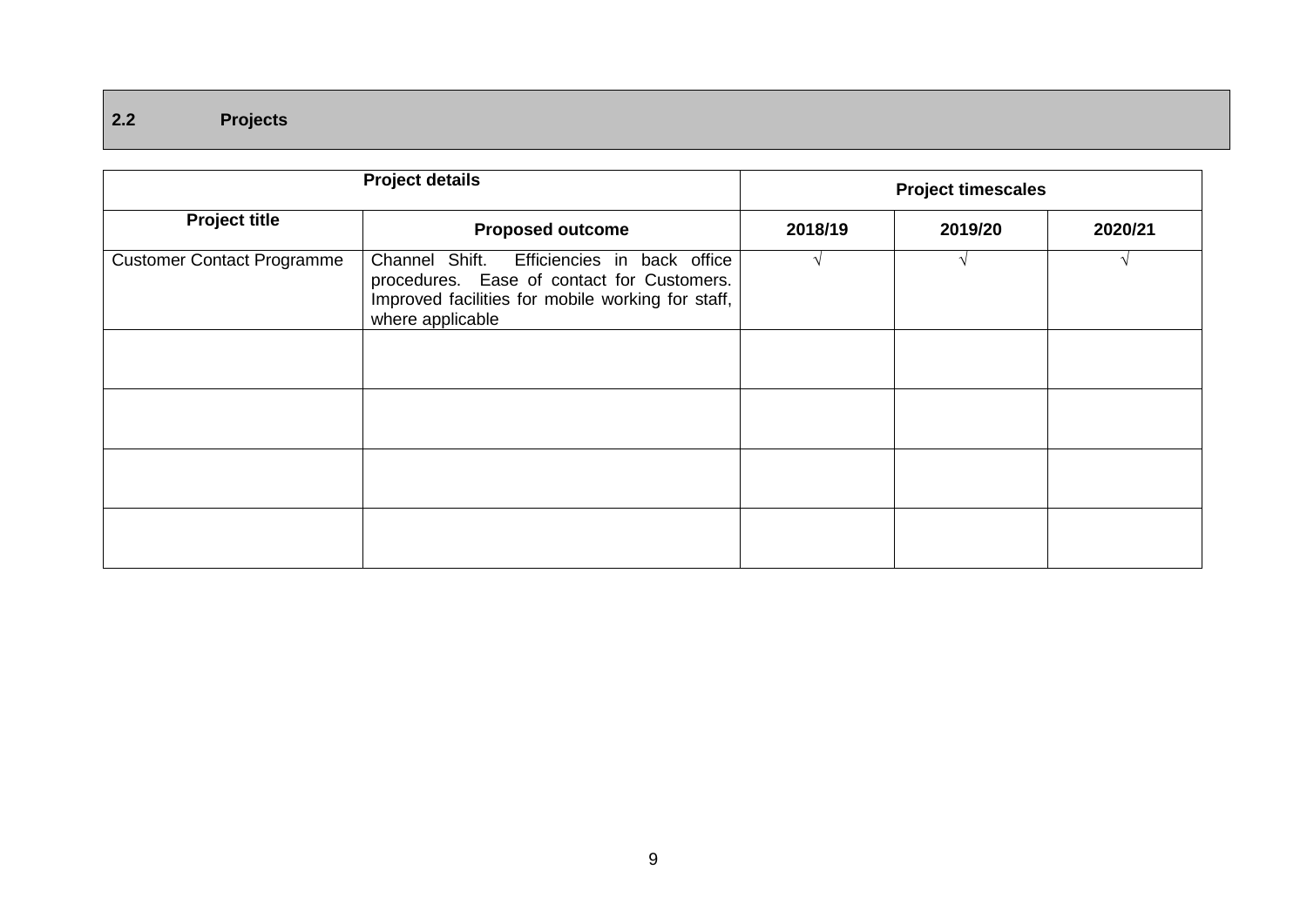## **2.3 Risk Management**

|                | KISK KEGISTEK                                   |                           |                          |   |                                                |                            |                       |  |
|----------------|-------------------------------------------------|---------------------------|--------------------------|---|------------------------------------------------|----------------------------|-----------------------|--|
|                | Service Plan: Customer Service Centre 2017-2020 |                           |                          |   |                                                |                            |                       |  |
|                | <b>Customer Service Centre Risks</b>            |                           |                          |   |                                                |                            |                       |  |
|                | Insufficient staff                              | <b>Service Disruption</b> | IV                       |   |                                                | <b>Requires Treatment</b>  | Yes                   |  |
|                |                                                 | <b>Financial Loss</b>     |                          | E | Could be covered initially                     | <b>Last Review Date</b>    | 01/10/17              |  |
|                |                                                 | Reputation                | IV                       |   | with overtime and possibly                     | <b>Next Milestone Date</b> | 01/10/18              |  |
|                |                                                 | Legal Implications        | $\mathbf{I}$             |   | hiring temp-staff.                             | <b>Next Review Date</b>    | 01/10/18              |  |
|                |                                                 | People                    |                          |   |                                                | Date Closed                | $-$ /--/--            |  |
|                |                                                 |                           |                          |   |                                                |                            |                       |  |
| $\overline{2}$ | Total failure of ICT                            | <b>Service Disruption</b> | III                      |   |                                                | <b>Requires Treatment</b>  | Yes                   |  |
|                | systems                                         | <b>Financial Loss</b>     | $\mathbf{III}$           | E | Addressed in Service                           | <b>Last Review Date</b>    | 01/10/17              |  |
|                |                                                 | Reputation                | $\mathbf{III}$           |   | <b>Continuity Plan</b>                         | <b>Next Milestone Date</b> | 01/10/18              |  |
|                |                                                 | Legal Implications        | $\overline{\mathbf{  }}$ |   |                                                | <b>Next Review Date</b>    | 01/10/18              |  |
|                |                                                 | People                    | III                      |   |                                                | Date Closed                | $-$ /--/--            |  |
|                |                                                 |                           |                          |   |                                                |                            |                       |  |
| 3              | Loss of                                         | <b>Service Disruption</b> | $\mathbf{III}$           |   |                                                | <b>Requires Treatment</b>  | Yes                   |  |
|                | accommodation                                   | <b>Financial Loss</b>     | III                      | E | Addressed in Service<br><b>Continuity Plan</b> | <b>Last Review Date</b>    | 01/10/17              |  |
|                |                                                 | Reputation                | $\overline{\mathbf{  }}$ |   |                                                | <b>Next Milestone Date</b> | 01/10/18              |  |
|                |                                                 | Legal Implications        | III                      |   |                                                | <b>Next Review Date</b>    | 01/10/18              |  |
|                |                                                 | People                    | III                      |   |                                                | Date Closed                | $-$ /--/--            |  |
|                |                                                 |                           |                          |   |                                                |                            |                       |  |
| 4              | <b>Fraudulent activity</b>                      | <b>Service Disruption</b> | $\mathbf{I}$             |   | Staff training & controls in                   | <b>Requires Treatment</b>  | No                    |  |
|                |                                                 | <b>Financial Loss</b>     |                          | E | place to reduce likelihood.                    | <b>Last Review Date</b>    | $\overline{01/10}/17$ |  |
|                |                                                 | Reputation                | $\mathbf{I}$             |   | Departmental controls in                       | <b>Next Milestone Date</b> | 01/10/18              |  |
|                |                                                 | <b>Legal Implications</b> |                          |   | place                                          | <b>Next Review Date</b>    | 01/10/18              |  |
|                |                                                 | People                    |                          |   |                                                | Date Closed                | $-$ /--/--            |  |
|                |                                                 |                           |                          |   |                                                |                            |                       |  |
| 5              | Total failure of                                | <b>Service Disruption</b> | V                        |   |                                                | <b>Requires Treatment</b>  | Yes                   |  |
|                | Telephone systems                               | <b>Financial Loss</b>     |                          | E | Addressed in Service                           | <b>Last Review Date</b>    | 01/10/17              |  |
|                |                                                 | Reputation                | IV                       |   | <b>Continuity Plan</b>                         | <b>Next Milestone Date</b> | 01/10/18              |  |
|                |                                                 | Legal Implications        | $\mathbf{I}$             |   |                                                | <b>Next Review Date</b>    | 01/10/18              |  |
|                |                                                 | People                    |                          |   |                                                | Date Closed                | $-$ /--/--            |  |
|                |                                                 |                           |                          |   |                                                |                            |                       |  |

#### **RISK REGISTER**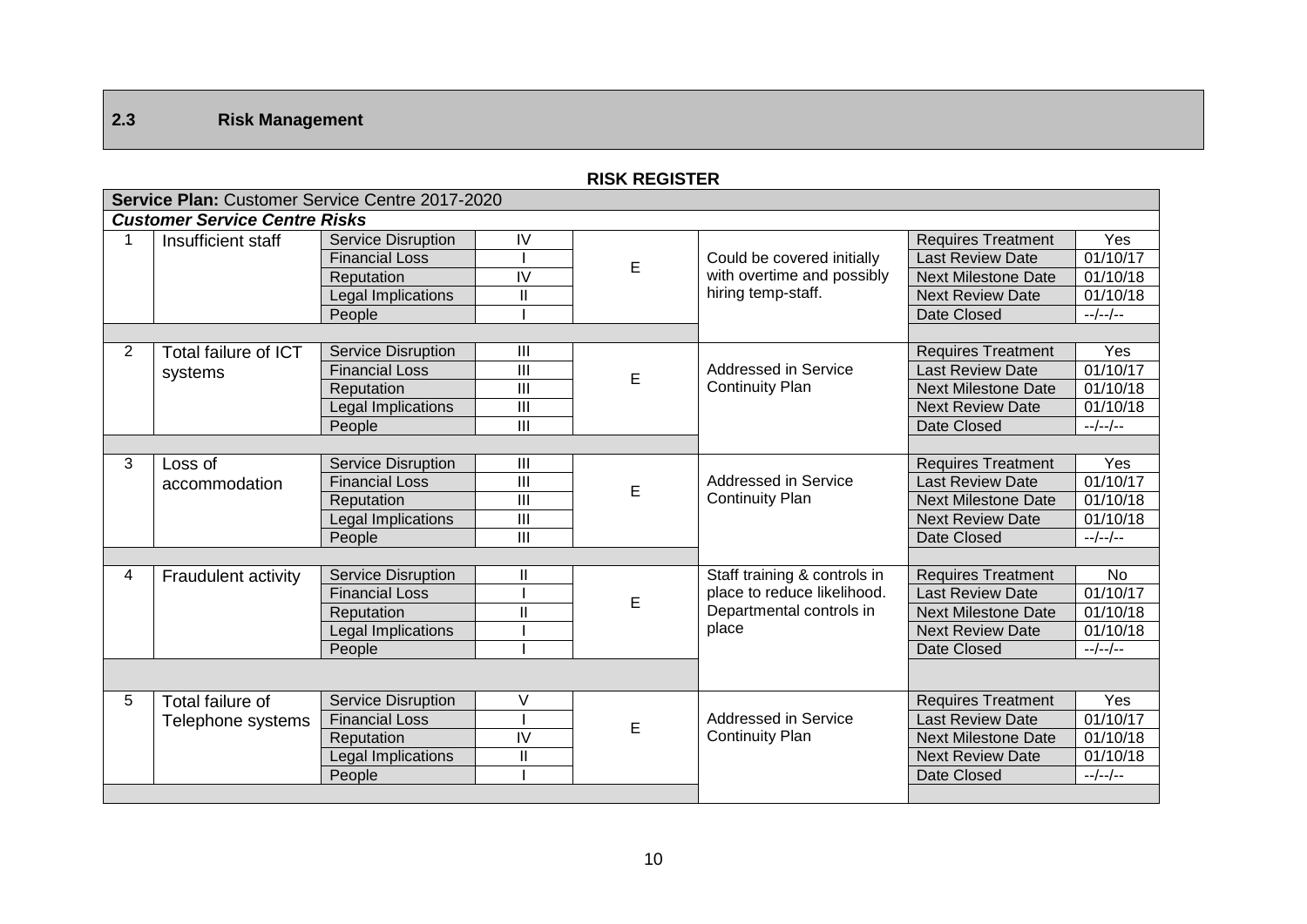| 6 | Increased number     | Service Disruption        | <b>IV</b> |   |                                                                 | <b>Requires Treatment</b>  | Yes.       |
|---|----------------------|---------------------------|-----------|---|-----------------------------------------------------------------|----------------------------|------------|
|   | of customer          | <b>Financial Loss</b>     | H         | E | Could be covered initially                                      | <b>Last Review Date</b>    | 01/10/17   |
|   | contacts             | Reputation                | IV        |   | with overtime and possibly                                      | <b>Next Milestone Date</b> | 01/10/18   |
|   |                      | Legal Implications        |           |   | hiring temp-staff.                                              | <b>Next Review Date</b>    | 01/10/18   |
|   |                      | People                    |           |   |                                                                 | Date Closed                | $-$ /--/-- |
|   |                      |                           |           |   |                                                                 |                            |            |
|   | Robbery in TRH       | <b>Service Disruption</b> |           |   | Staff training & controls in                                    | <b>Requires Treatment</b>  | Yes        |
|   | OSS                  | <b>Financial Loss</b>     |           | E | place to reduce likelihood.<br>No incidents since OSS<br>opened | <b>Last Review Date</b>    | 01/10/17   |
|   |                      | Reputation                |           |   |                                                                 | <b>Next Milestone Date</b> | 01/10/18   |
|   |                      | Legal Implications        |           |   |                                                                 | <b>Next Review Date</b>    | 01/10/18   |
|   |                      | People                    | Ш         |   |                                                                 | Date Closed                | --/--/--   |
|   |                      |                           |           |   |                                                                 |                            |            |
| 8 | Physical assault on  | <b>Service Disruption</b> |           |   | Staff training & controls in                                    | <b>Requires Treatment</b>  | Yes        |
|   | staff or visitors to | <b>Financial Loss</b>     |           | Е | place to reduce likelihood.                                     | <b>Last Review Date</b>    | 01/10/17   |
|   | <b>TRH</b>           | Reputation                |           |   | No incidents since OSS                                          | <b>Next Milestone Date</b> | 01/10/18   |
|   |                      | Legal Implications        |           |   | opened                                                          | <b>Next Review Date</b>    | 01/10/18   |
|   |                      | People                    | Ш         |   |                                                                 | Date Closed                | --/--/--   |
|   |                      |                           |           |   |                                                                 |                            |            |

|              | A      |  |  |                |                         |  | Impact            | Likelihood        |
|--------------|--------|--|--|----------------|-------------------------|--|-------------------|-------------------|
|              | B      |  |  |                |                         |  | V = Catastrophic  | $A = \ge 98\%$    |
|              | ⌒<br>ັ |  |  |                |                         |  | $IV = Critical$   | $B = 75\% - 97\%$ |
| g<br>$\circ$ | D      |  |  |                |                         |  | III = Significant | $C = 50\% - 74\%$ |
|              | E      |  |  | 2, 3, 7, 8     |                         |  | $II = Marginal$   | $D = 25\% - 49\%$ |
| Likelih      | ⊏      |  |  |                |                         |  | $I = Negligible$  | $E = 3\% - 24\%$  |
|              |        |  |  | $\mathbf{III}$ | $\mathsf{I} \mathsf{V}$ |  |                   | $F = \leq 2\%$    |
|              | Impact |  |  |                |                         |  |                   |                   |